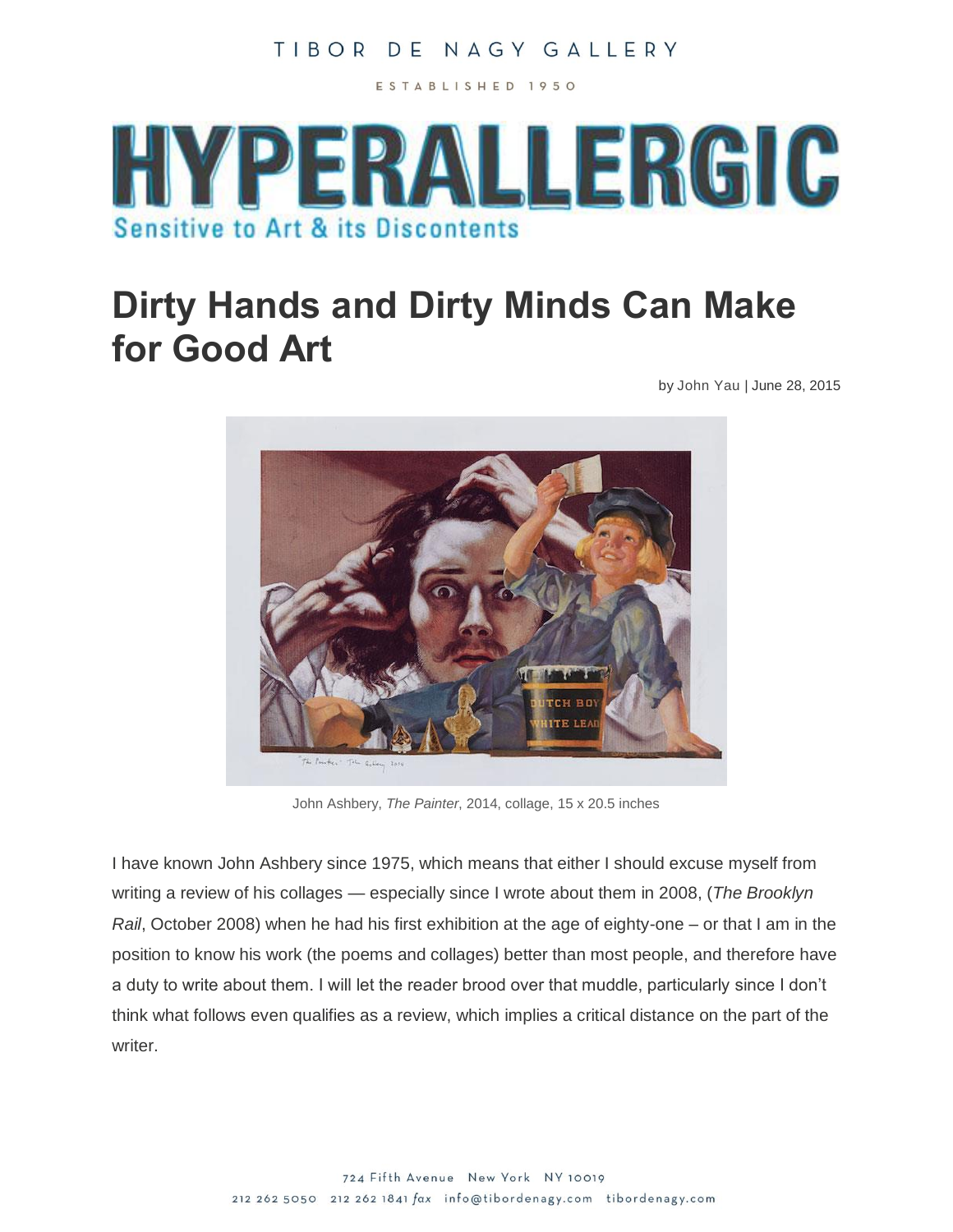ESTABLISHED 1950

I do know that I had no intention of writing about the two exhibitions currently at Tibor de Nagy (June 18–July 31, 2015), *John Ashbery & Guy Maddin: Collages* and *Richard Baker: The Doctor is Out*, when I went to the gallery. However, after seeing the serendipitous pairing of Ashbery's and Maddin's collages with Baker's gouaches of paperback book covers, I changed my tune.



Guy Maddin*, "Untitled (#29),"* 2015, collage on bookcover, 13 1/8 x 9 inches

Like a pun that unexpectedly springs to mind, the pairing would not let me resist saying the obvious: this is a gathering of humbly made works by three individuals who love the vernacular, and who especially prize that moment when a commonplace object — such as a cartoon, movie still, art reproduction, or book cover — can suddenly and swiftly transport you to a heavenly place of the imagination. The key word is "transport," a derided possibility in an age of very good copies, shiny outsized baubles and "uncreative" writing.

At a time when the art world's nattering nabobs of positivity seem enthralled with lavish materials, production costs, price tags, auction records and other boorish spectacles, I find it refreshing to see work that requires little more than a pair of scissors, a pot of glue, paint brushes and gouache. As for materials, how about old book covers, used paperbacks, faded postcards, reproductions of famous and not-so-famous works of art, and vintage celebrity photographs — stuff found at flea markets and dusty, secondhand stores.

Made out of printed and painted pieces of paper, this small gem of an exhibition reminds you that you don't have to rent a huge studio and hire scads of assistants and managers — in other words, be rich — to make art. I remember the late Holly Solomon saying to me, back in the early 1980s, that things began going wrong in the art world when "artists decided they wanted to be like their collectors" — rich people who didn't make anything, had others do their bidding, and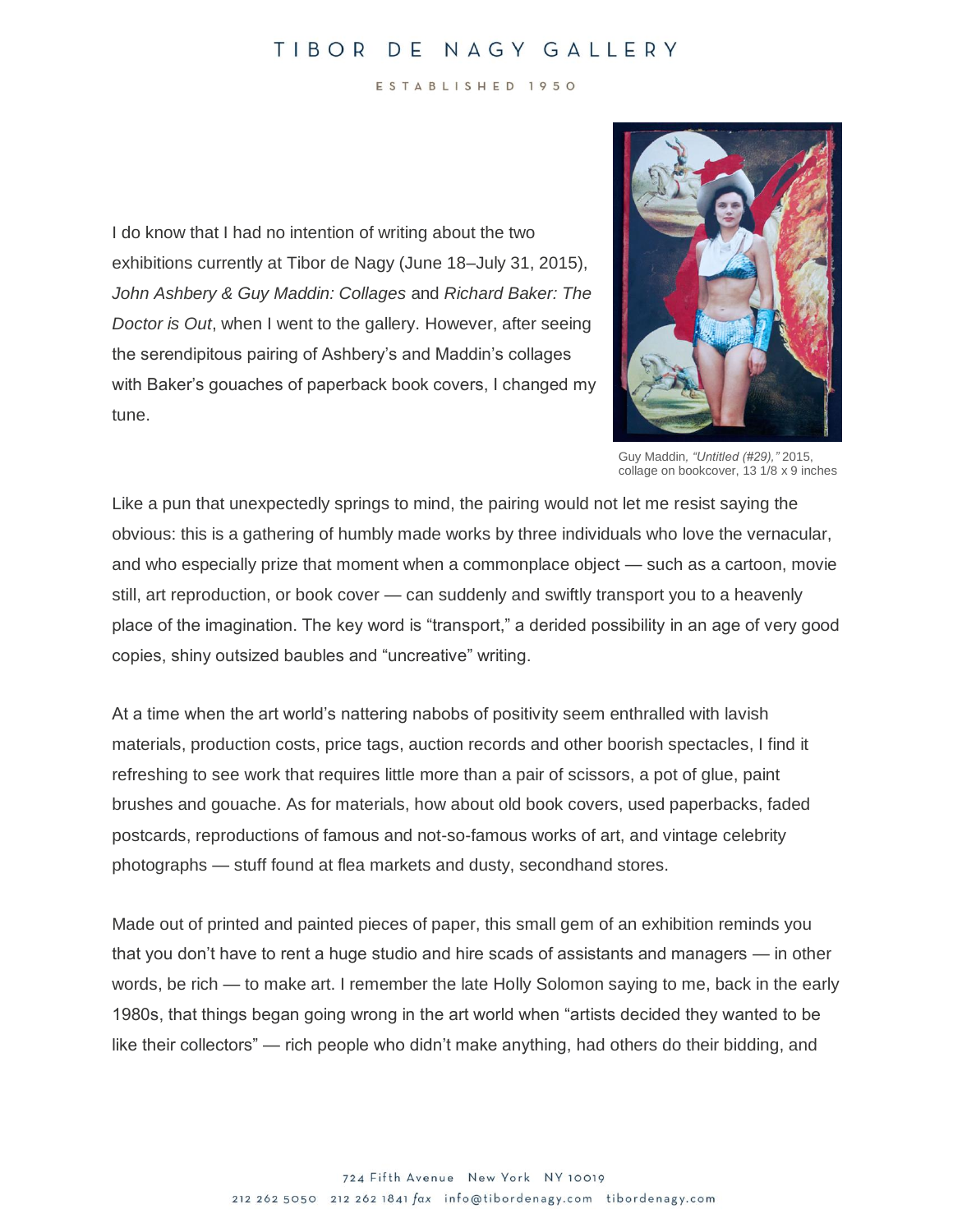#### ESTABLISHED 1950



Guy Maddin, *"Untitled (#07)"* 2015, collage and whiteout on bookcover, 9.875 x 7.75 inches

never got their hands dirty, even when they went into the garden. In addition to being a pioneering dealer of the Pattern and Decoration movement, Ms. Solomon seems to have possessed a talent for the oracular.

Ashbery, Maddin and Baker are not averse to getting their hands dirty, to cutting, pasting and painting. They love movies of all kinds, from black-and-white silent films, to the works of Luis Bunuel, Man Ray and Jacques Tati, to early David Lynch and the wonderfully trashy Ed Wood. Add to their love of

movies, from the high to the shabby, a love of books of all kinds, alongside cartoons and memorabilia, and you get an idea of their shared passion for the ephemeral. In different ways, each of them has memorialized a fleeting moment, revitalized a forgotten or neglected possibility, and juxtaposed disparate fragments.



John Ashbery, *"Desert Flowers"* 2014, collage, 9.75 x 14 inches

Here are my short biographical takes on Ashbery, Maddin and Baker (think of them as "program notes"). John Ashbery, who has written fiction, criticism, and plays, is best known for his beguiling poetry, which drives some people to bang their heads against the nearest wall, and others to celebrate their oddness, humor and beauty. He made his first collages while a student at Harvard, inspired in part by the Surrealists, but only started showing them in the last decade.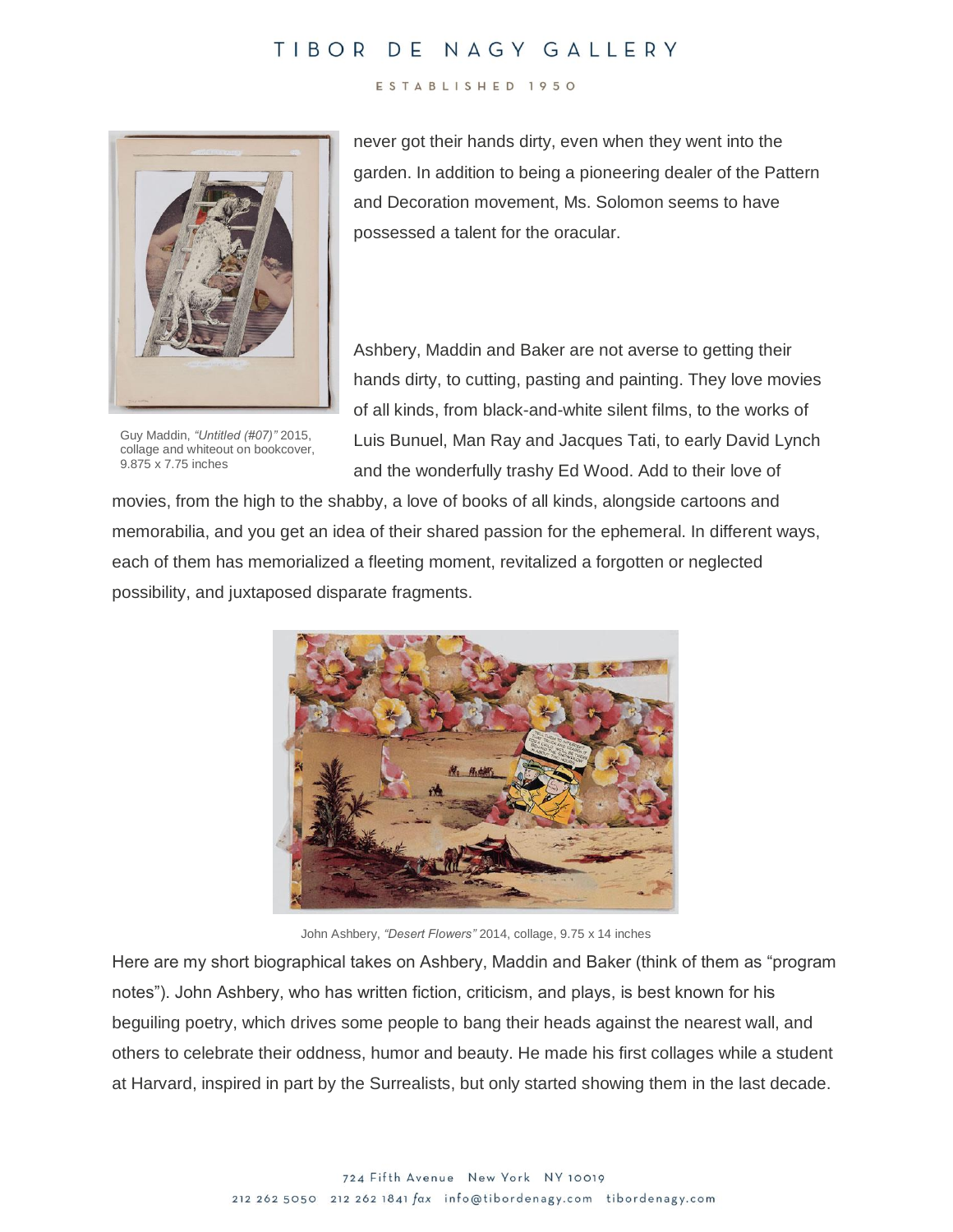ESTABLISHED 1950

Guy Maddin, who was born in Winnipeg, Manitoba, Canada, is a filmmaker and installation artist whose debut feature film was *Tales from the Gimli Hospital* (1985-88). According to the film critic J.Hoberman: "Maddin's most distinctive trait is an uncanny ability to exhume and redeploy forgotten cinematic conventions." Emma Myers described Maddin's recent film, *The Forbidden Room* (2015), as "a series of cavernous, roiling story chambers in which viewers can safely enjoy an onslaught of deranged narrative excess without enduring any actual bodily harm." One of "the story chambers" is Ashbery's screenplay of a lost Dwain Esper movie, *How To Take a Bath* (1937).

According to the gallery press release:

Ashbery wrote his own adaptation of the long-lost Dwain Esper exploitation film *How to Take a Bath*, which Maddin then filmed. The finished film, a short, is now included in Maddin's latest feature *The Forbidden Room*, which has been described as "a film treatment in collage".

Richard Baker is a painter who has expanded beyond painting to make things from whoopee cushions and the cheap, throwaway 3D glasses you get at movies to chocolate bars and marshmallows. Known for his large still-life paintings of incongruent objects, Baker branched out a few years ago and began painting gouaches of actual books, their scuffed and dirty covers.

He is married to the terrific poet, Elizabeth Fodaski, and his art can be found on the cover of Robert Polito's poetry book, *Hollywood and God* (2009).



Richard Baker, *"Despair"* 2015, mixed media on paper, 12 x 10 inches